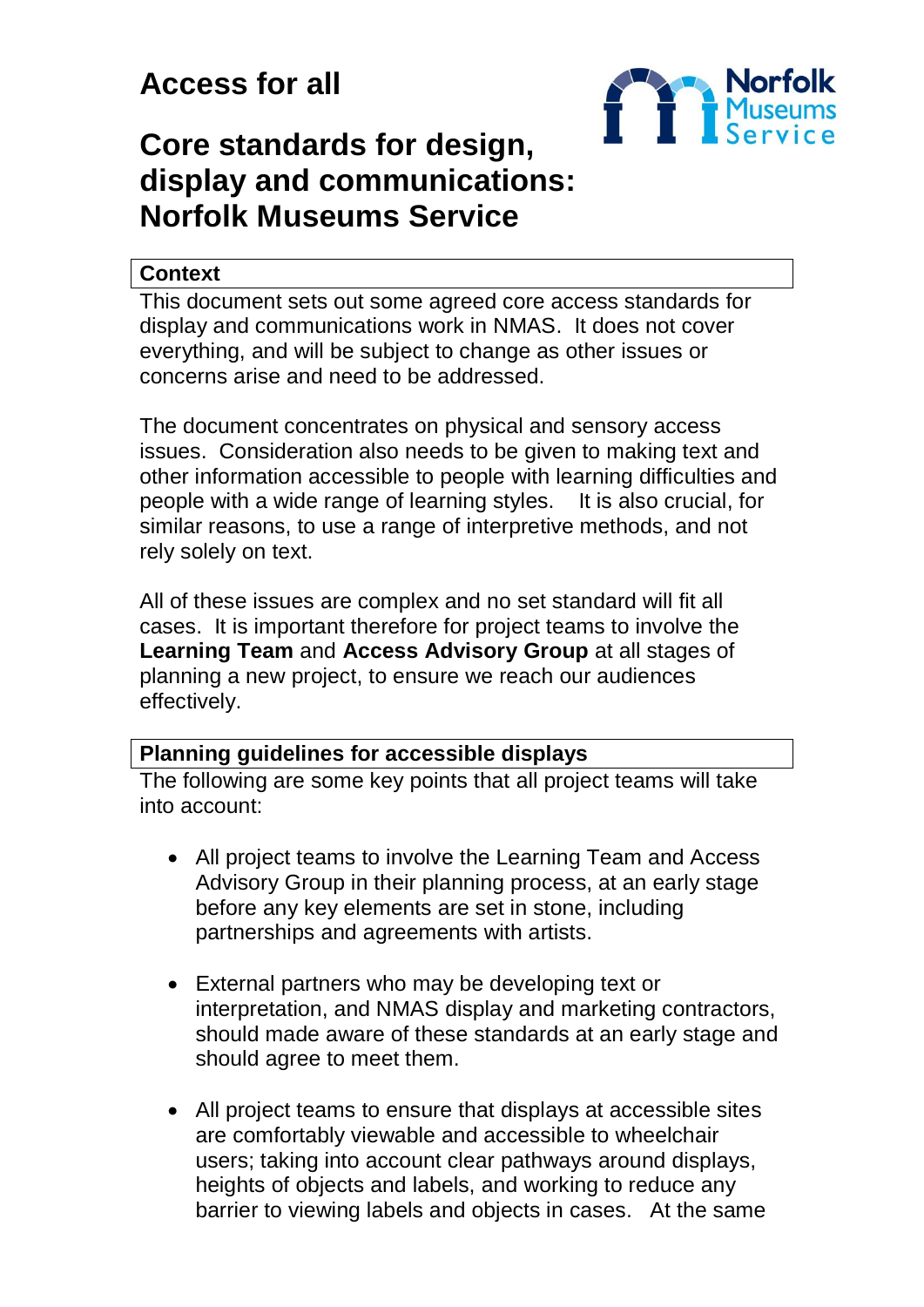time, viewing comfort and accessibility for other visitors needs to be considered. The standards given in this document are intended to meet the needs of both wheelchair users and other users as far as possible, but this will need testing on a case by case basis. The Access Advisory Group is well placed to help.

- Project teams should not solely rely on text for display interpretation. Audio, video, and touch exhibits need to be considered.
- Display films should be either subtitled or accompanied by a transcript; transcripts of audio elements to be made available too. Consideration should be given to adding BSL signing to the main film, or having a BSL signed version to select. Audio description is another technique that should be considered to make films/audio elements accessible to visually impaired and blind people.

#### **Font sizes**

We will use accessible fonts, sans serif in style, and with clear letters. Arial, Frutiger, Interstate and Helvetica are good examples. Where an exception is made for a specific reason, a larger font size will need to be used.

**Normal documents –** such as letters and e-mails - will use at least 12 point text.

**Gallery labels** will use at least 16 point text as a **minimum** size. The text will need to be larger than this, 20 point plus, where:

- There is reduced contrast between text and background.
- Labels are at a greater distance from the reader, behind glass or at a less than ideal height.
- Light levels are low.
- **Gallery graphic panels and detailed copy on posters/ events posters** will be in at least 36 point text in almost all cases. However, they may drop to a minimum of 26 point in occasional cases, but only where there is good visibility and they can be viewed close up. The font size may go up to 48 point for a panel in dim lighting or to be viewed high up or at a distance.
- **Leaflet copy** is normally 12 point, but may be 9-10pt for captions or credits, and other secondary information.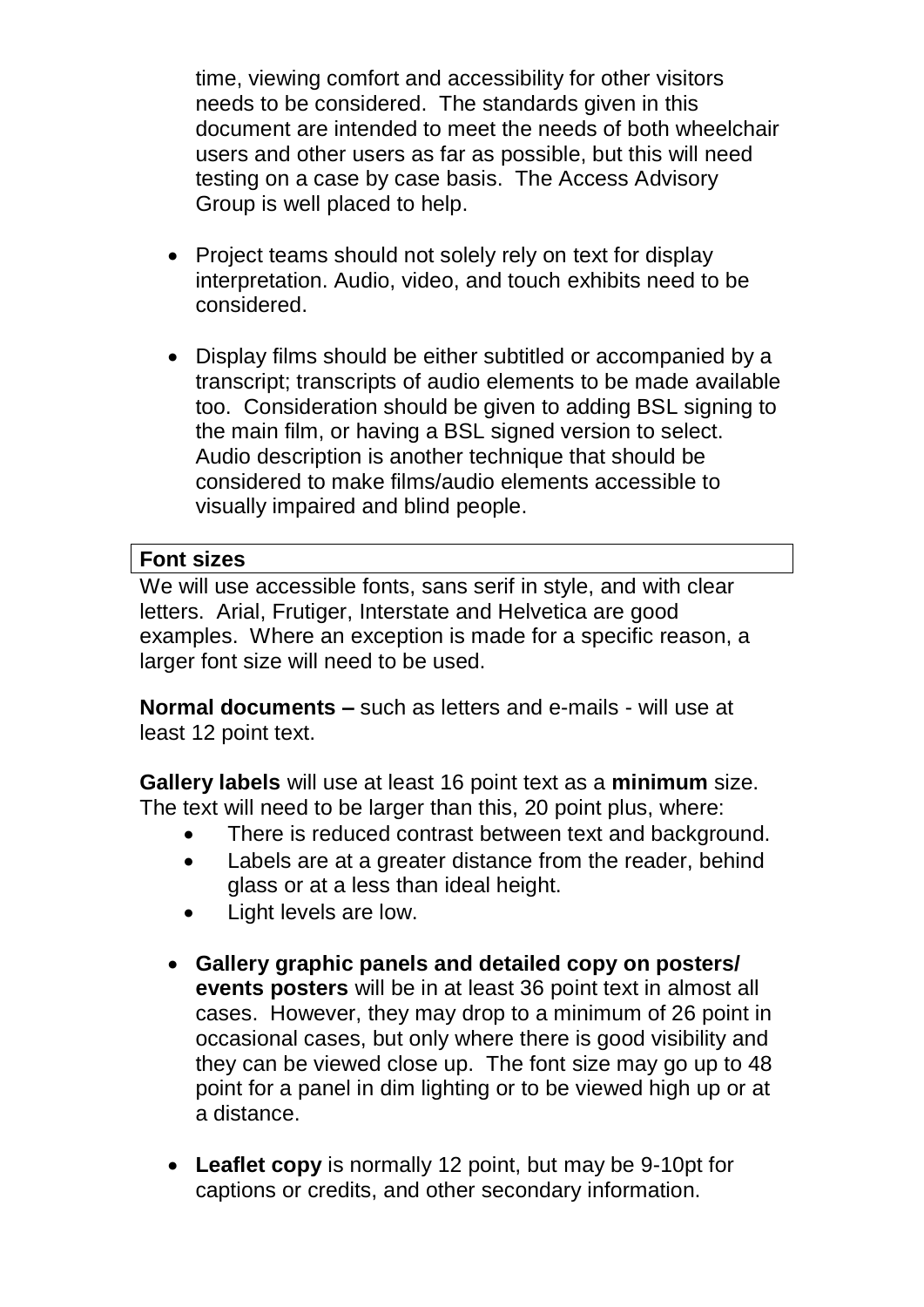**Large titles** which need to be seen across a large gallery space will ideally be at font size 100 point. Other signage will be similarly as large as possible.

## **Use of text in graphics panels, leaflets and other public information**

- **Graphics panels** should be around 300 words, well broken down into paragraphs and using short sentences, ideally with information layered through the panel, beginning with a summary of the key points.
- **Labels** should be around 100 words, clear and concise.
- **Leaflet copy** should be concise, as there is usually very little space for text if font size standards are to be maintained.
- Wherever possible, a **large print** version of text should be produced and be available to all in the gallery.
- Copy for general audiences should be non-specialist, non-technical, jargon-free, and simply written.
- **Braille labels** should be produced for touch exhibits.

## **Design issues : use of text**

- There should be a high level of contrast between text and background, with text normally in a dark colour on a light ground.
- A border for text labels, where the label background colour and wall colour are similar, would considerable assist legibility, and make labels stand out more for the viewer.
- 'Reversed out' text (light text on dark ground) should be used sparingly and not for large amounts of text.
- The background to text should almost always be solid colour and unpatterned. If an image or design is placed behind text, if needs to be very faded out, with the text in large font, and good clear contrast. This technique should be used sparingly.